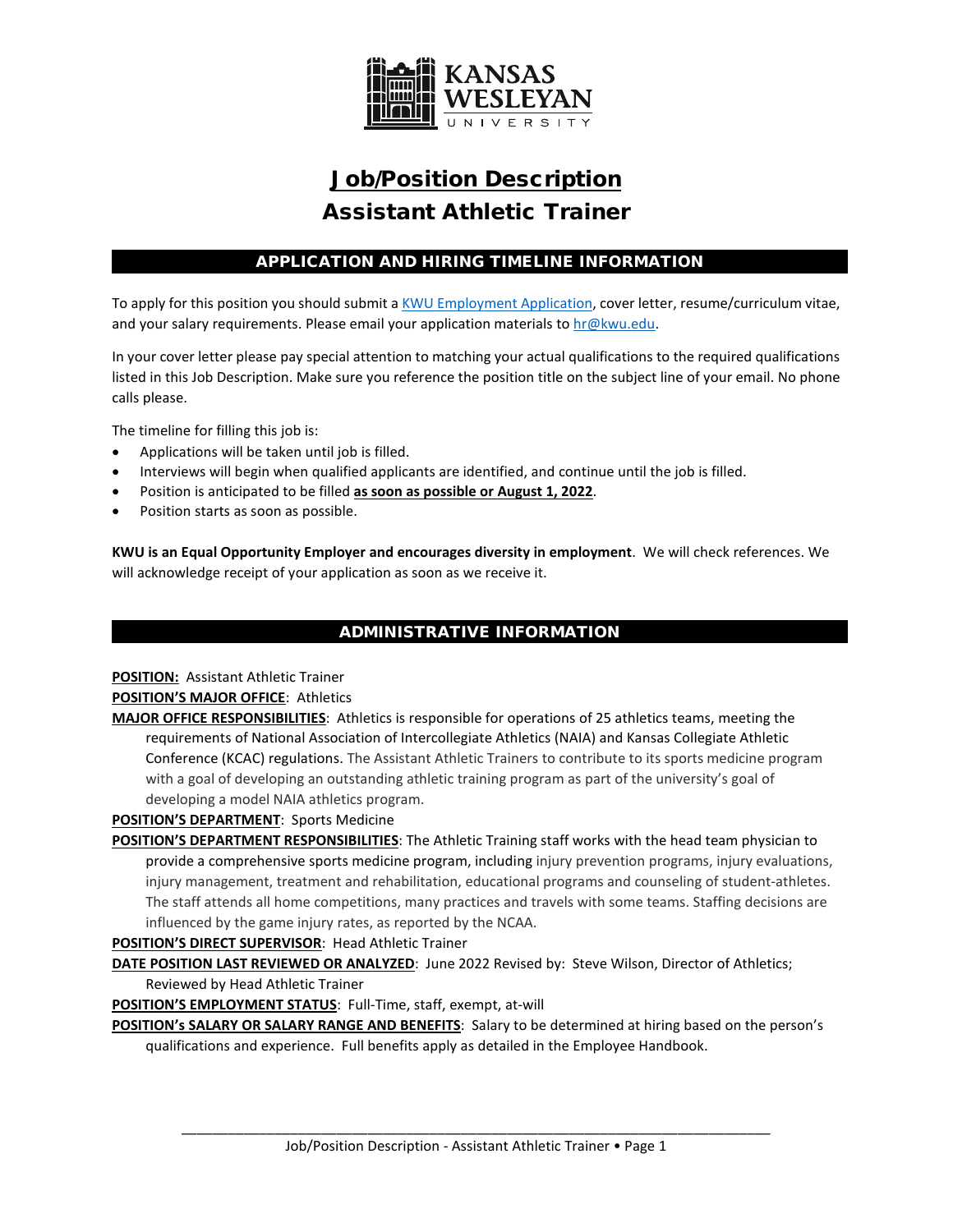## POSITION INFORMATION

**POSITION'S SUMMARY**: The position will assist with all aspects of the athletic training program. The position will be responsible for specific sport responsibilities, including attendance at team practices and home and away competition and primary injury management of team members. The successful candidate may also have other duties assigned by the head athletic trainer.

POSITION WORKS WITH: Team Physician, Head Athletic Trainer, other Athletic Trainers, work study students, head coaches and student-athletes.

**POSITION'S STAFF AUTHORITY**: None.

**POSITION'S BUDGET AUTHORITY**: None.

**POSITIONS PHYSCIAL WORKING CONDITIONS**: Athletic trainer room, outdoor sporting venues, and indoor sporting venue

POSITION'S UNUSUAL HAZARDS OR WORKING CONDITIONS: Position is required to work outdoors during both hot and cold weather. Potential exposure to blood borne pathogens.

**POSITION'S EQUIPMENT**: University phone, computer, athletic training modalities, rehab equipment and supplies. **POSITION'S WORK SCHEDULE**: Flexible hours, able to work nights and weekend, for practices and events.

**POSITION'S TRAVEL REQUIREMENTS**: Travel to away competition

## POSITION DUTIES AND PERFORMANCE STANDARDS

#### **POSITION'S ESSENTIAL DUTIES**:

- 1. Athletic Training Room (55%)
	- 1. Evaluate and assist athletic injuries
	- 2. Treatment and rehabilitation of athletic injuries
	- 3. Assist in the education of sports nutrition to student athletes
- 2. Practice and Game Coverage (30%)
	- 1. Supervise practice and games for player safety
	- 2. Manage and treat athletic injuries
	- 3. Follow rules and guidelines set by the KCAC and NAIA
- 3. Administrative (10%)
	- 1. Assist Head Athletic Trainer with any administrative work related to sports medicine, including documentation of injuries, infectious disease documentation, and other administrative duties as assigned by the Head Athletic Trainer

#### **POSITION'S OTHER DUTIES (5%)**

- 1. Supervising and teaching of work study students interested in pursuing a degree in sports medicine
- 2. Serving on athletics department committees
- **3. Perform other duties as assigned by the Head Athletic Trainer**

**POSITION'S PERFORMANCE MEASURES AND STANDARDS**: This section lists the specific performance measures and standards (goals) upon which this position's performance will be evaluated. Actual performance standards (goals) for each performance measure will be set in consultation with the position holder.

- Patient outcomes
- Student-Athlete Welfare developing a mentoring relationship with student-athletes
- Ability to work with others
- Uphold the standards set by the NATA and BOC